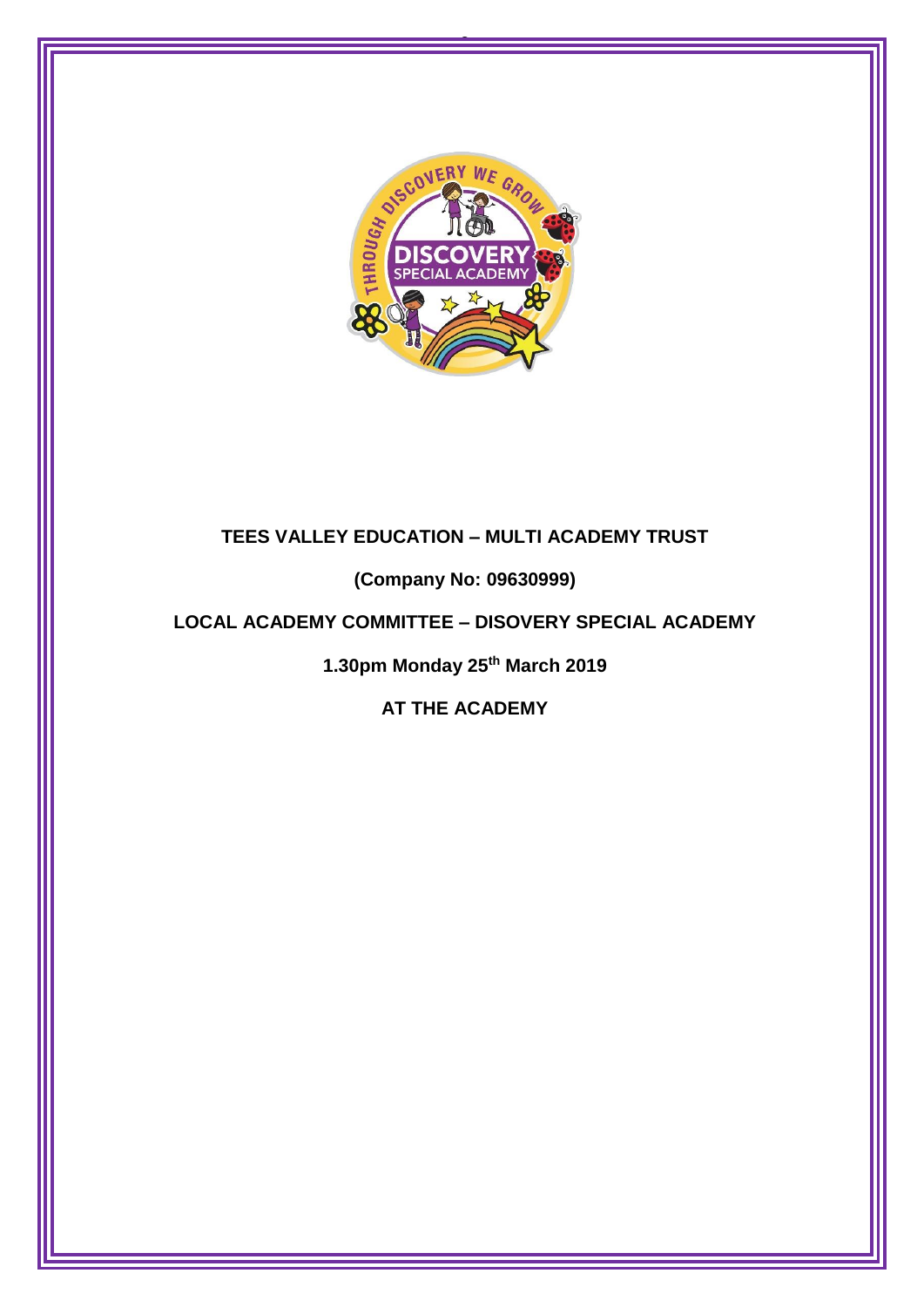#### **TEES VALLEY EDUCATION – MULTI ACADEMY TRUST (Company No: 09630999) LOCAL ACADEMY COMMITTEE – DISCOVERY SPECIAL ACADEMY 1.30pm Monday 25th March 2019 AT THE ACADEMY**

#### **ATTENDEES:**

**Chair** - Carol White, **Head Teacher** - Jennifer Duncan **Parent representative** - Lesley May **Staff Representative** - Eilidh Mietelska **Community Representative** – Anne Kelly

### **OTHER ATTENDEES**: **Clerks** – Carole Tonner

### **1. Apologies**

No official apologies given

### **2. Welcome**

## **3. Minutes of LAC meeting 27.11.18 for approval and matters arising**

- Amend date, add e to Anne Kelly's name, add c to Discovery
- Anne Kelly will be the representative for Nature's World replacing Scarlet Pink
- Minutes approved

## **4. Temporary accommodation update**

- There will be five temporary classrooms and one additional temporary building used for hall/dining/therapy space/meeting room.
- MACE is contracted by DfE to project manage the temporary build they will prepare and submit planning to Middlesbrough Council this week. Letters have been sent to all residents within the local area.
- The predicated end date for the temporary building to be in place and fully fitted out as working classrooms is mid-August 2019.
- It has been highlighted to DfE with regards to risk management the need for a plan B if the temporary accommodation is not ready in time for the start of the autumn term 2019.
- Currently we have 43 confirmed places out of the 48 but it is highly likely we will fill all 48 places.

## **5. Permanent accommodation update**

- Contractors will be on site at Nature's World from April 2019; this will be to carry out ecology and soil surveys.
- Phase one will start around September 2019 this will cover design and planning application – planning will be submitted January 2020 - this should allow 18 months for the actual build.
- Before any clearance takes place contractors will liaise with Nature's World.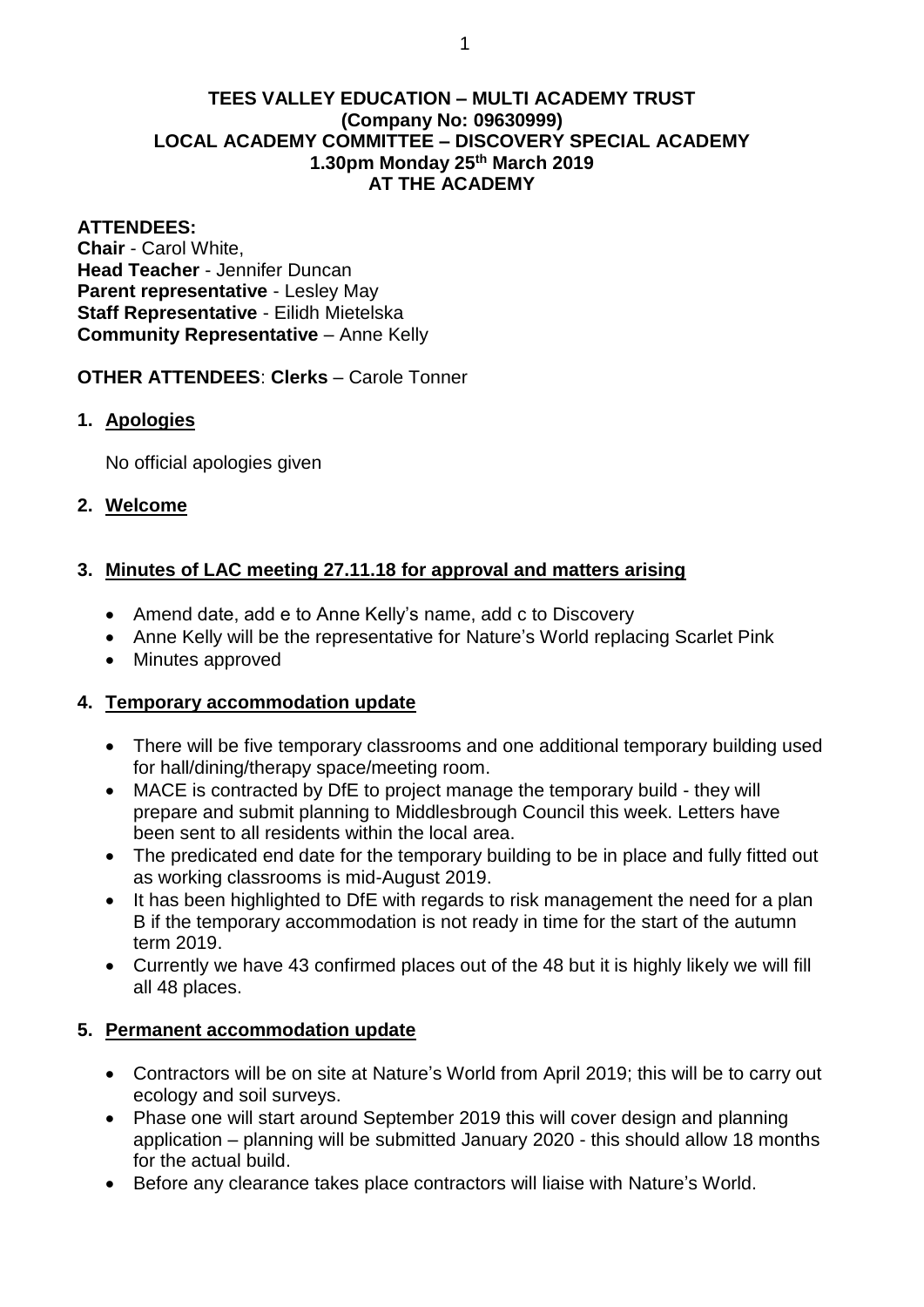- AK asked if Middlesbrough Environment City (MEC) are involved in any discussions, she informed the group that MEC currently rent part of the land off Middlesbrough Council and access may become an issue if they are not consulted. AK was also worried about any of the land being sold off for housing.
- CW assured the group that the council has no plans for land from the plan to be put on the market for housing.
- CW asked AK if she could find out who/what are MEC and what is their remit.
- AK asked what the expected footprint size would be of the new build. No answer could be given currently but JD will provide AK with a copy of the red line map.

### **6. Headteacher report**

The Headteacher circulated her report and the following points were raised/discussed:

- Good, productive 2 terms.
- Sharing a sensory space with Brambles.
- Bids to Cash for Kids and Teesside Philanthropic Society for a safe space including equipment, which is a sturdy structure, VR equipment has also been included in the bid. We can transfer this to the new build.
- Plans for temporary build has been submitted.
- Schedule of accommodation has been developed for the new build.
- Staff have covered a variety of training this term including deaf awareness, boardmaker, sensory integration and more.
- Curriculum provision has been well established, expectations are high and positive relationships have been quickly established.
- Positive feedback has been given from visiting agencies like Tree Tops, and school nurses highlighting the high expectations and good working relationships staff have with pupils, staff and other outside agencies.
- EM has successfully set up parent/carer workshops covering topics like communication, short breaks and local offer. Attendance has been high and we've had 100% feedback highly commending the sessions.
- The academy has introduced electronic workbooks for pupils. This allows staff to capture photographs, video and other evidence to demonstrate personal learning journeys.
- We continue to offer a range of enrichment activities naming a few as follows; Earthbeat Drama group, Christmas celebration production, Farm trips and EYFS trip to Pendragon.
- Further Activities are planned for example Purple Day (Epilepsy Awareness), Nature's worlds visit, Easter Celebrations and African drumming.
- We continue to make community links with Friends of Nature's World, pupils from Brambles supporting Discovery pupils during lunchtime and Pennyman.

The committee thanked the Headteacher for her report

### **7. Suggestions from the group of further enrichment opportunities the academy could offer**

 The chair noted that a number of good links had been made and advised of the importance keeping this manageable while in temporary accommodation.

## **8**.**Suggestions for community links we could explore**